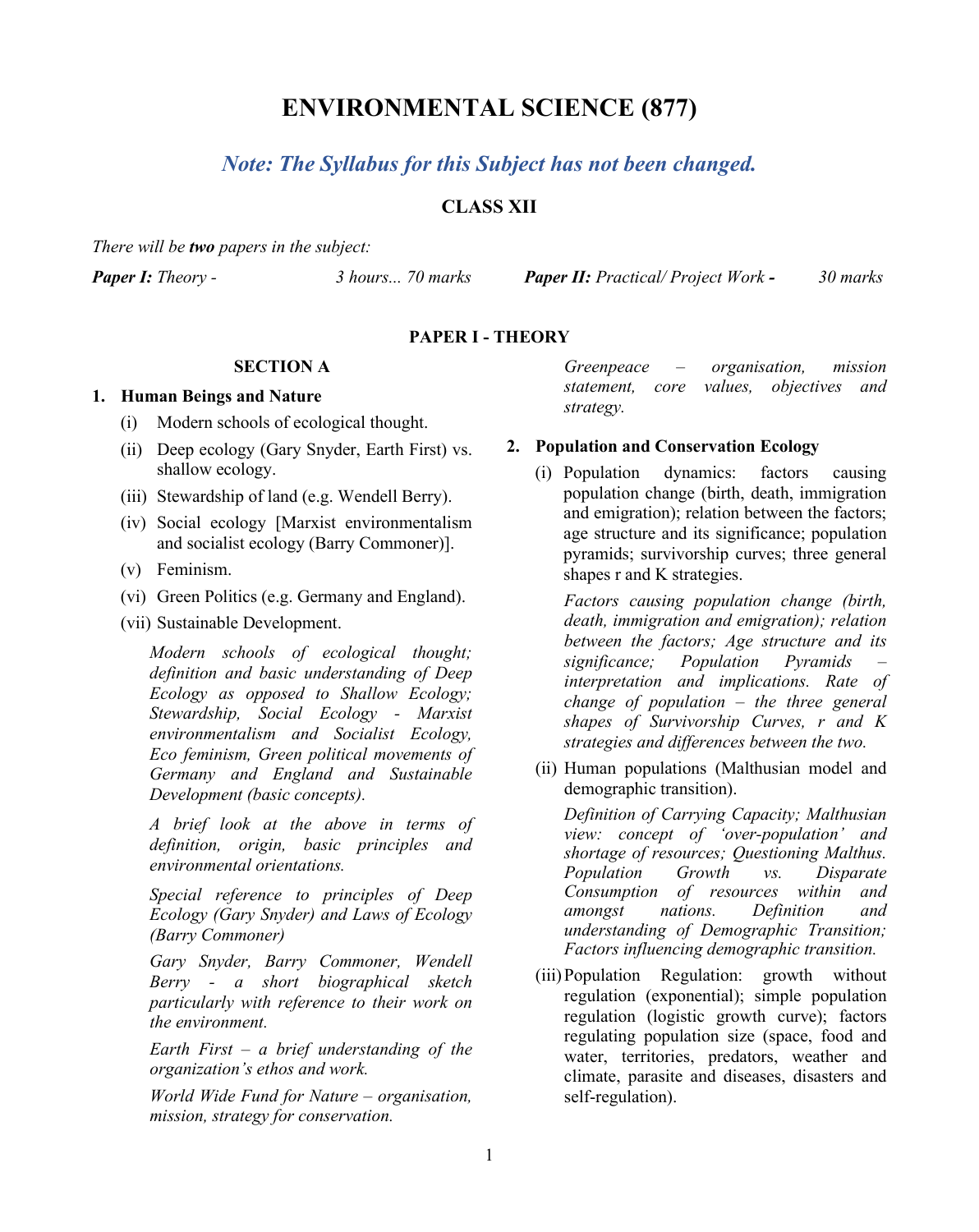*Basic understanding of the Exponential growth curve (J – shaped) and Logistic growth curve (S - shaped); Factors regulating population size (space, food and water, territories, predators, weather and climate, parasite and diseases, disasters and self-regulation).* 

(iv) Human population control: family planning; education; economic growth; status of women.

*Strategies for human population control with emphasis on women's empowerment. (Details of methods of family planning not required.)* 

(v) Threats to the ecosystem: habitat destruction; genetic erosion; loss of diversity; expanding agriculture; impound water; waste from human societies; increasing human consumption.

*Only a brief understanding of the causes and consequences of threats to provisioning and regulatory functions of the ecosystem with suitable examples.*

(vi) Conservation: importance; the critical state of Indian forests; conflicts surrounding forested areas - populations and tribals and their rights - tourism - poaching - roads - development projects - dams; scientific forestry and its limitations; social forestry; the role of the forest department; NGOs; joint forestry management; wild life - sanctuaries, conservation and management in India; Project Tiger as a case study in conservation.

*Definition of: Conservation, in situ and ex situ conservation. Importance of Conservation.*

 *In-situ conservation: Wildlife sanctuaries, National parks, Biosphere reserves (definition, objectives, features, advantages and disadvantages).*

*Ex-situ conservation: zoos, aquaria, plant collection (objectives, features, advantages and disadvantages).*

*Conflicts in managing and conserving Forests: India's forest cover, issues concerning people living in and around forests with particular reference to tribal rights; threats to forests: poaching,* 

*developmental projects like roads and dams, over exploitation of forest resources (direct and indirect).*

*The role of the forest department and NGOs in managing forests.*

 *Some management measures: scientific forestry, social forestry (various types of social forestry), Joint Forestry Management (JFM), ecotourism.* 

 *Definition, scope, advantages and disadvantages of each of the above.*

*Project Tiger as a case study in conservation: Origin, aims, and objectives, successes, failures.* 

## **3. Monitoring Pollution**

(i) Pollution monitoring.

*Primary and secondary pollutants. Importance of monitoring air pollution including Ambient Air Quality Monitoring (gaseous and particulate). Concept of carbon credits and carbon trading in regulating emissions. Causes for excessive vehicular pollution and various steps taken to regulate pollution-emission standards for new vehicles, implementation of CNG programme, inspection & maintenance programme for in-use vehicles, phasing out of old commercial vehicles and promotion of public transport.*

(ii) Monitoring the atmosphere: techniques.

*Monitoring at emission source and of ambient air quality, criteria for monitoring stations, types of stations, number of stations, frequency of data collection, characteristics of ambient air sampling, basic consideration for sampling (to be dealt with in brief). Classification of techniques- manual and instrumental. Manual-Passive samplers, High Volume Samplers and Bubbler Systems. Instrumental-photometric techniques-NDIR, Chemiluminescence - principle and use.* 

(iii)International and national air quality standards.

*National Ambient Air Quality Monitoring (NAAQM); the main functions of the Central Pollution Control Board and the State*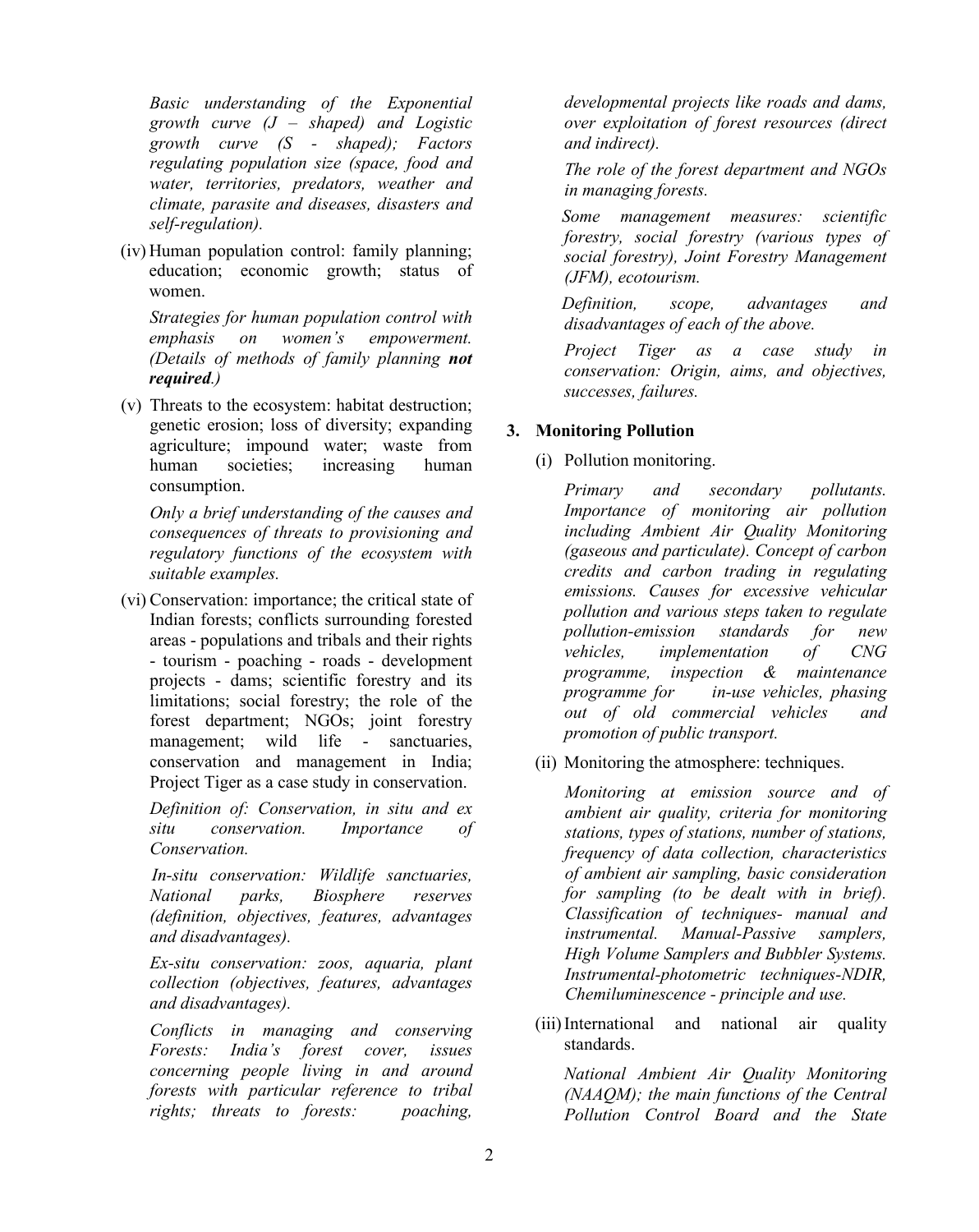*Pollution Control Board, objectives of air quality standards, New name of NAAQM, National Air Monitoring Programme (NAMP) objectives of the NAMP.*

*Definition of air quality standards and importance; National air quality standards for gases/particulate matter covered under WHO guidelines.*

(iv) Water testing: indicators of water quality.

 *Indicators (electrical conductivity, turbidity, pH, dissolved oxygen, faecal waste, temperature, hardness, nitrates and sulphates) the significance of each and their interpretations*. *B.O.D. and C.O.D., theoretical concept only (lab work for better understanding and not for testing)* 

(v) Soil testing: indicators of soil type and quality and laboratory work.

*Soil indicators- the characteristics of a good soil indicator, the three basic types of soil indicators- biological, physical and chemical, two examples of each. The information provided by each of these types of indicators. Definitions, effects and experiments to find out soil respiration, soil pH, soil aggregate, infiltration rate and simple methods of controlling each of these.*

## **SECTION B**

## **4. Third World Development**

(i) Urban-rural divide: urbanisation - push and pull factors; consequences on rural and urban sectors; future trends and projections.

*Causes of migration - push and pull factors, consequences on rural and urban areas and ways to reduce migration. Future trends and projections.*

(ii) A critical appraisal of conventional paradigm of development from the viewpoints of sustainability, environmental impact and equity.

#### *Definition of Development.*

*An understanding that development has become synonymous with growth. This approach has the following impacts on the environment: (a) Ignoring negative* 

*environmental impacts; (b) Changing patterns of resource use due to market pressures; (c) Overuse and exploitation of resources; (d) Diversion of scarce resources to luxury goods; (e) Disparate access to resources; (f) Increasing wastes and pollution.* 

*The above to be explained with suitable examples.*

(iii)A case study of Gandhian approach in terms of its aims and processes.

*Local self-governance – basic principles behind village policy, Antoday, Sarvoday, Panchayati Raj; local self-sufficiency, local markets and environmental sustainability. Village as the basis of development; promotion of cottage industries and intermediate technologies; focus on employment.*

*The above to be contrasted with today's paradigm of growth.*

(iv) Urban environmental planning and management: problems of sanitation; water management; transport; energy; air quality; housing; constraints (economic, political) in tackling the problems; inapplicability of solutions that have worked in the First World and the need for indigenous approach to urban environment.

*A basic understanding of the following urban environmental problems: problems of sanitation, water management, transport, energy; air quality and housing.*

*Awareness of some indigenous solutions: Rainwater harvesting, garbage segregation, composting, energy from solid and liquid wastes, sewage management (dry toilets, Decentralized Water Management System (DEWATS)*

*Features of new urbanism, goals of smart growth. The following examples of urban planning and management from the third world to be studied:*

- *Bogota – Bolivia (Traffic Management);*
- *Cuba (Urban agriculture using organic methods);*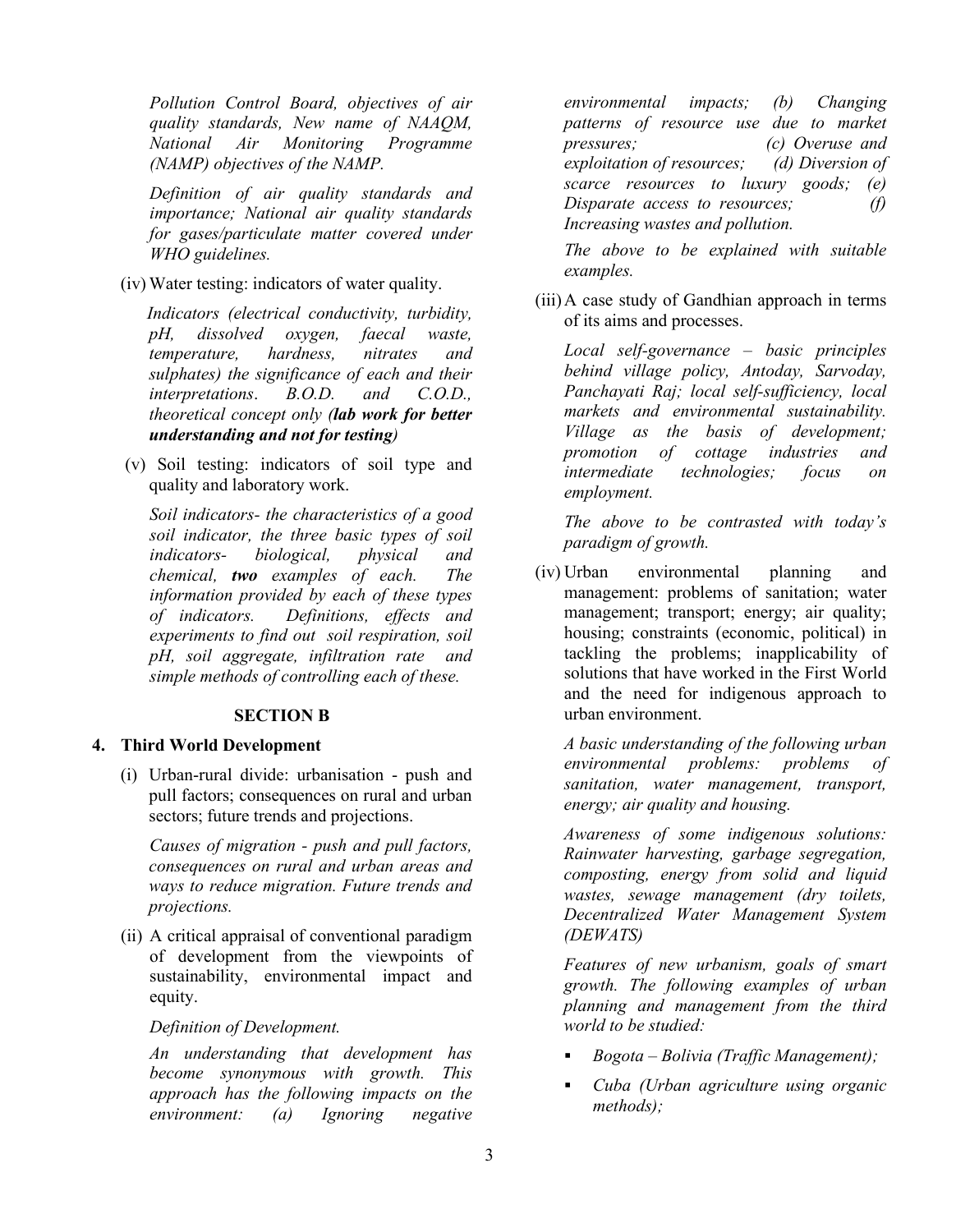- *Curitiba – Brazil (Traffic planning and urban renewal using innovative measures);*
- *Cochabamba – (Water management and protests against privatisation of water supply).*

## **5. Sustainable Agriculture**

(i) Traditional Agriculture in India: irrigation systems; crop varieties; techniques for maintaining soil fertility; impact of colonialism; Indian agriculture at independence - food scarcity - food import need for increasing production - the need for land reform; green revolution - HYVs fertilizers - pesticides - large irrigation projects (dams); critical appraisal of the green revolution from the viewpoints of agro-bio diversity; soil health; ecological impact of pesticides; energy (petroleum and petrochemicals); ability to reach the poorer sections of the rural communities; sustainability - need for sustainable agriculture - characteristics for sustainable agriculture; techniques of water soil and pest management.

*Definition of the following terms: traditional agriculture, natural farming, organic agriculture, modern agriculture (use of hybrid seeds, high yielding varieties, chemical fertilizers and pesticides), gene revolution (genetically modified seeds) and sustainable agriculture.* 

*Irrigation systems:* 

*Macro vs micro irrigation systems - canal irrigation/dam as compared to sprinkler/ drip/ trickle drip/dug wells. Basic features, advantages and disadvantages of each kind. Traditional rainwater harvesting- tankas, khadins, ahar, pynes, zings, johads and eris (suitability of each type in the particular region).*

*Features of pre-colonial agriculture in India: growing for sustenance rather than market; multi-cropping, management of soil health, diversity in seed.*

*Colonial influence: punitive taxation, commercial crops for export and British industry, devaluation of sustainable*  *traditional practices. Bengal famine. Comparative study of pre-colonial, colonial and post- colonial agriculture and their impact.* 

*Green Revolution: Origin (food scarcity food import - need for increasing production).*

*Basic principles of Green Revolution-Development of High Yielding Varieties (HYV); introduction of fertilizers and pesticides; mono cropping.*

*Environmental, social and economic impacts -advantages and disadvantages (from the viewpoints of agro-bio diversity; soil health; ecological impact of pesticides; energy use; input costs; benefits to small and medium farmers, community level and household level food security).*

*Land reform – need, advantages, failures and successes.*

*Elements of sustainable agriculture: Mixed farming, mixed cropping, inter-cropping, crop rotation, use of sustainable practices of water soil and pest management for improving soil fertility (organic fertilizers, bio-fertilizers, green manure, with two examples) and pest control (bio pesticides). Integrated Pest Management (IPM); eating local foods*

*Management of agricultural produce: Storage; Food preservation-different methods like use of low temperatures, high temperatures, drying, canning, preservation by salt and sugar. Transportation of Food.*

*Food processing - Definition, food preservation, packaging, grading.*

*Food adulteration and Food additivesdefinitions; types of adulteration, harmful effects of adulteration.*

*Quality Marks - ISI (Indian Standard Institute); AGMARK (Agricultural Marketing); FPO(Fruit Product Order) - a brief explanation only.*

(ii) Food: the twin problems of production and access; food situation in the world; integrated and sustainable approach to food security for the Third World. Food Security.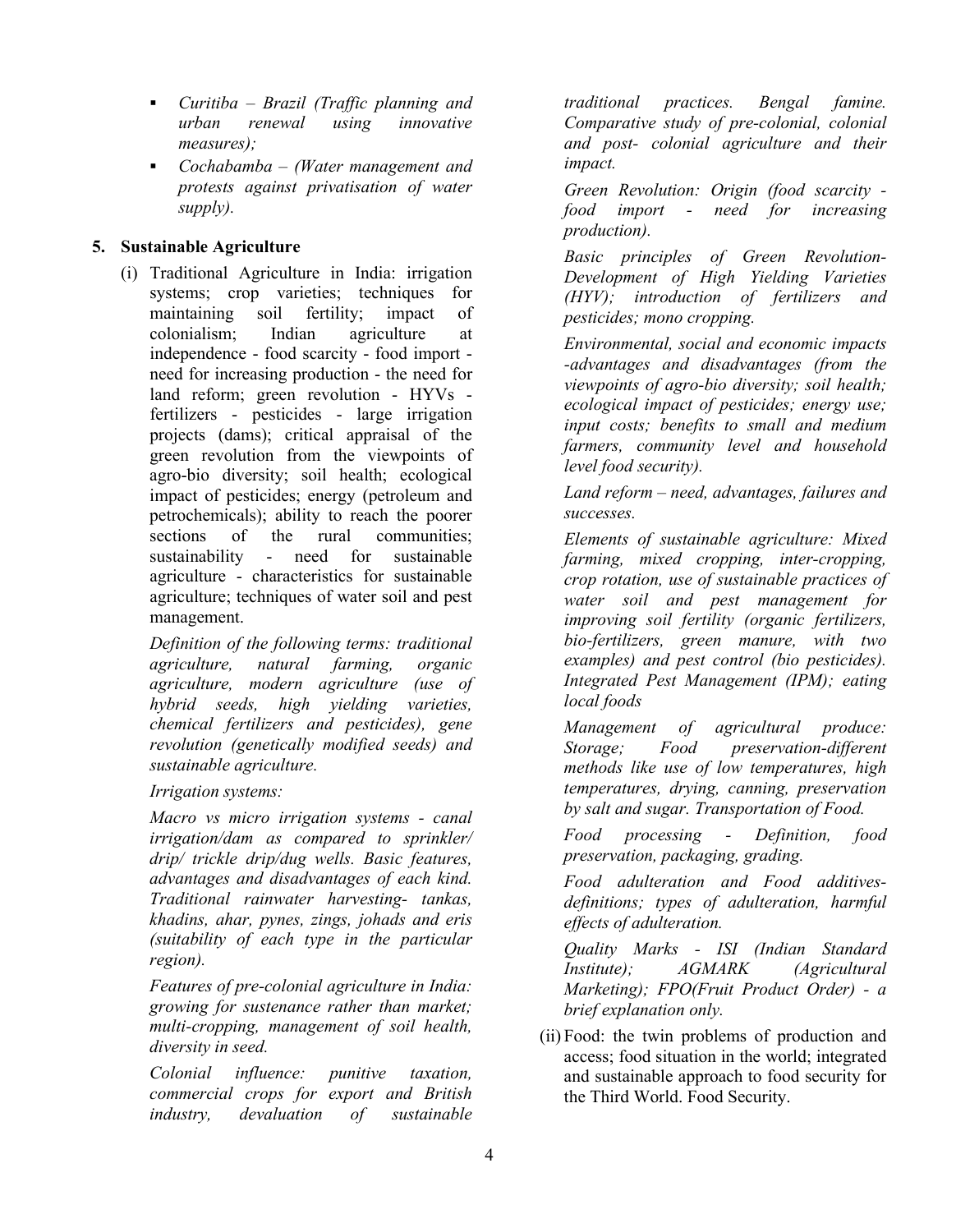*Meaning of Food Security, need for food security. The problems in attaining food security - those of production, storage and access. Integrated and sustainable approach to food security for the Third World including working for environmental sustainability and social and economic sustainability through land reform, credit support to farmers, market support to farmers, inadequacies in the present marketing system, ways to improve marketing system, improving access to food, ownership of seeds.* 

*An understanding that national level food security may not translate into household and community level food security or long term environmental sustainability unless the above factors are addressed. Main features of the Food Security Law 2013.*

#### **SECTION C**

- **6. Environmental and Natural Resource Economics**
	- (i) Definition: resources; scarcity and growth; natural resource accounting.

*Classification of natural resources - on the basis of origin (abiotic and biotic), on the basis of renewability (renewable and nonrenewable), on the basis of development (potential and actual), on the basis of distribution (ubiquitous and localized); scarcity and growth, natural resource accounting.*

*Classification of resources as renewable and non-renewable.*

*Definition, basic principles, advantages and disadvantages of Physical accounting.*

(ii) GNP vs. other forms of measuring income.

*GDP, GNP – definitions, advantages and disadvantages of using them as tools for measuring growth.* 

(iii) Economic status and welfare (net economic welfare, nature capital, ecological capital, etc.)

*A broad overview of the purpose of environmental economics.*

*Definition and classification: Defensive expenditure (its classification); natural/ ecological capital.*

(iv) Externalities: cost benefit analysis (social, ecological).

*Externalities – definition, kinds (positive and negative), impacts.*

*Cost Benefit analysis - Definition, the process in brief, advantages and disadvantages.*

*EPR (Extended Producer Responsibility) definition, examples, advantages.*

(v) Natural capital regeneration.

*What is natural capital? Kinds of natural capital; classification of ecosystem services, causes of degradation (acid deposition, air pollution, deforestation, loss of biodiversity and emission of carbon dioxide), ecological footprint and man's disproportionate use of natural resources, importance of preserving and regenerating natural capital.*

#### **7. International Relations and the Environment**

(i) Trans-national characteristics of environmental issues using case study of Amazonia, Trade in Wildlife and Ozone Depletion.

 *Case study of Amazonia - causes for exploiting forests, acceleration of deforestation, effects of government policies, ecological value of rainforests and possible solutions to the problem.*

*Case study of ivory trade in Africa - reasons for flourishing trade of ivory in the past, steps taken to curb the trade and the consequences of ban in trade.*

*Case study of ozone depletion - what is meant by ozone layer and how does it get depleted, (Chapman's cycle), potential effects of ozone depletion, common ozone depleting substances (halons, carbon tetrachloride, CFCs, methyl chloroform, methyl bromide and HCFCs) and their life span in the atmosphere; Ozone hole; steps taken to control ozone depletion.*

- (ii) Impact of international politics, national sovereignty and interest.
- (iii)International trade: a theoretical perspective; free trade vs. protectionism; import barriers; domestic industry vs. free trade; transnational companies - a historical perspective (colonialism and its lasting impact today); characteristics - terms of trade; India's